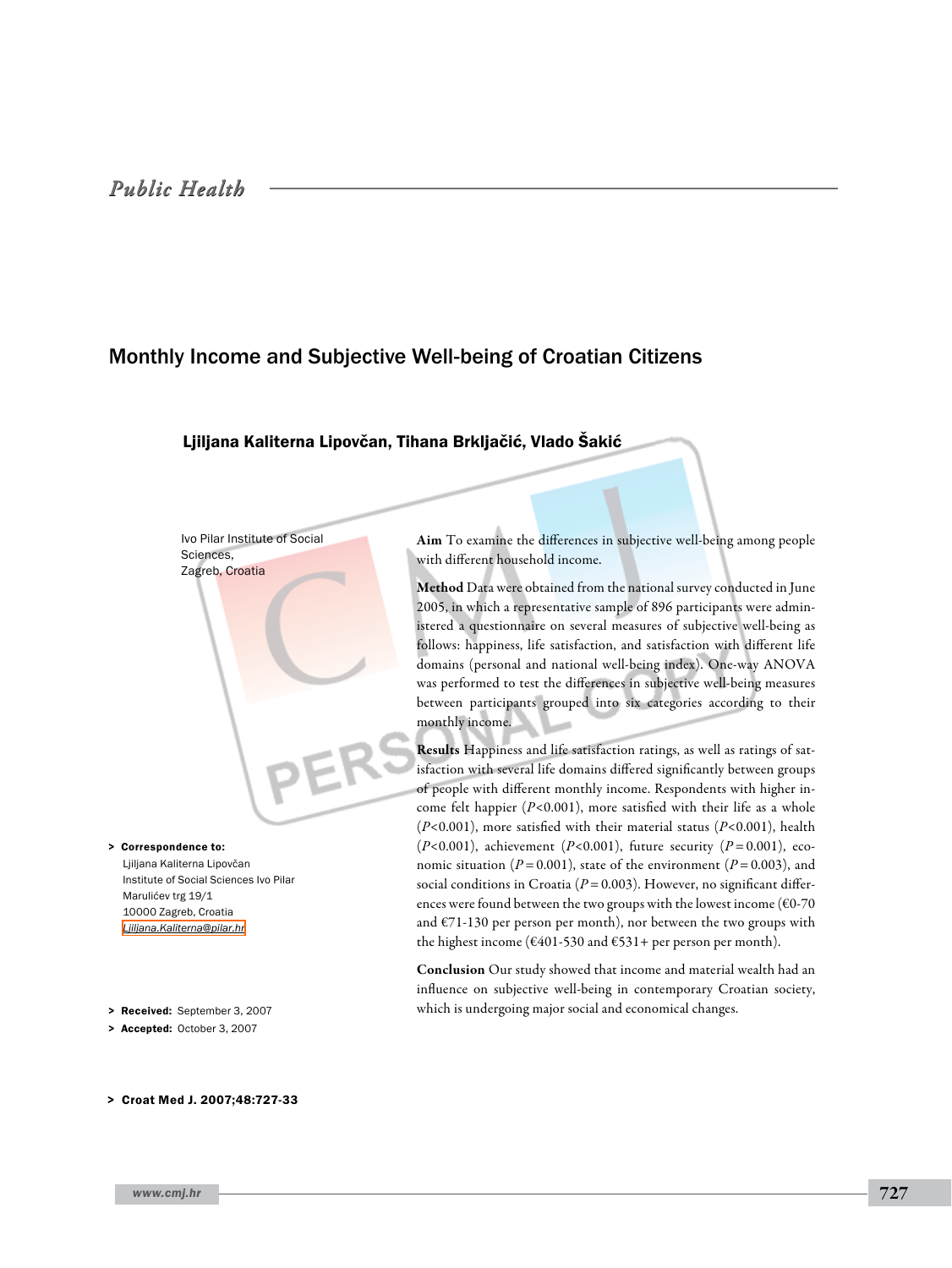The sources of subjective well-being have recently been extensively studied. The central question is whether money can buy happiness, or in other words, what the relationship between objective and subjective evaluations and perceptions of life is. The research conducted so far at both the nation and household level has shown that the wealthy tend to be happier than the poor. However, no clear relationship could be established when countries are compared, which is known as "Easterlin paradox" (1). If we compare subjective well-being measures across countries, it can be seen that economic indicators, usually gross domestic product (GDP) per capita, contribute to subjective well-being increase in an almost linear way in the countries with lower GDP. However, this is not the case in countries that are above a certain income level, where the relationship between the rise of the income and the subjective well-being is not so strong. In their study conducted in 65 countries, Inglehard and Klingeman (2) found that happiness and life satisfaction increased proportionally until a GDP of US \$13 000 was reached, after which no significant association between wealth and subjective wellbeing could be noticed. Similar results reappeared in some other studies (3). As societies become ever wealthier, the differences in wellbeing are less connected to income and more to factors like social relationships, emotions, and satisfaction (4).

However, the studies conducted within a country typically discover a positive relationship between subjective well-being and income (5). A recent study conducted in 28 European countries has shown that within a country people with high incomes have higher quality of life than poor people (6).

Croatia, with GDP of US \$8674 in 2005 (7), can be viewed as a country in which both national and personal wealth could boost subjective well-being. Previous research showed that overall happiness in Croatian population increased in the period of 1995-2003, which can partly be a result of the increasing economic stability of the country (8). The level of happiness of Croatian citizens in 2003 was compared with the data obtained from 28 European countries in the same year (9), and Croatia was ranked 19th among all the studied countries (10).

We performed a within-country analysis of subjective well-being of Croatian citizens. Specifically, we aimed to explore the differences in subjective well-being among people with different household incomes. There are many ways to measure subjective well-being, from global indicators (life satisfaction, happiness) to more specific, personal indicators (satisfaction with specific life domains) (4). Our study used both cognitive and affective components of subjective well-being, as well as satisfaction with specific life domains.

## **Participants and methods**

## *Participants*

The data were obtained from the national survey conducted in June 2005. As the population in question was too large and scattered to draw a simple random sample, participants were chosen as a multi-stage probability-based sample of Croatian citizens. To ensure statistically representative results for the defined target population, 120 sample points were drawn on the basis of the latest statistical data on regional, community, and town levels, and election units (11). Two-stage stratification was used, by region and the size of residence, and addresses were randomly selected at each sampling point. Research method was field survey ("face-to-face" interviews conducted at respondents home).

Ten percent of the total sample was subject to fieldwork control. Respondents who did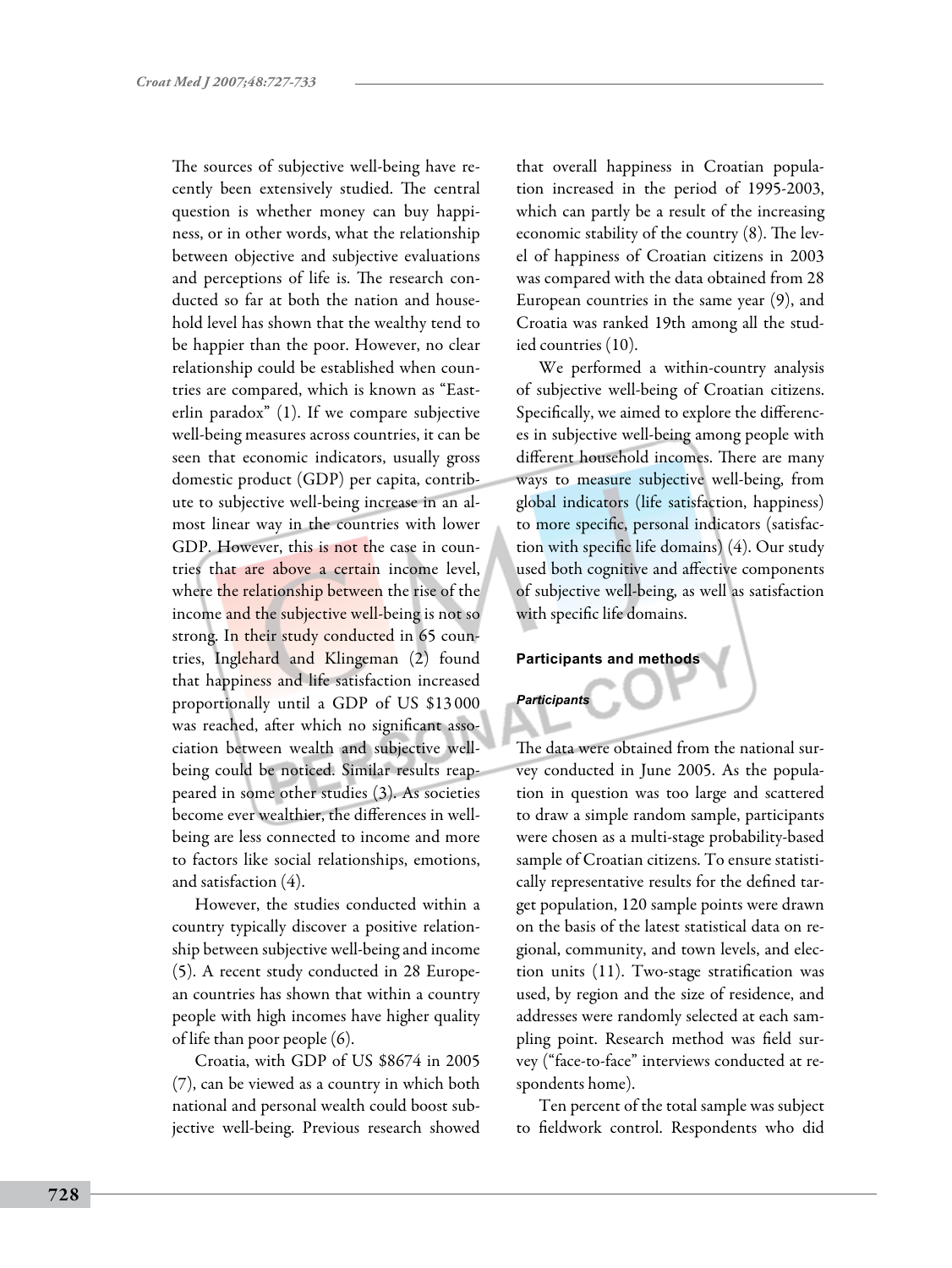not indicate their monthly income (2%) were excluded from the current study.

There were 896 participants aged 18-85 years (mean±standard deviation: 44.56± 17.09) (Table 1). The total population of Croatia at the time of the 2001 Census (11) was 4 437 460, which means our sample included about 0.02% of the population.

The demographic characteristics of the sample are presented in Table 1.

| <b>Table 1.</b> Characteristics of the representative sample (n=896)<br>of Croatian citizens in 2005 |            |
|------------------------------------------------------------------------------------------------------|------------|
| Variables                                                                                            | No (%)     |
| Age groups:                                                                                          |            |
| 18-29                                                                                                | 232 (25.9) |
| 30-39                                                                                                | 165 (18.4) |
| 40-49                                                                                                | 144 (16.1) |
| 50-59                                                                                                | 167 (18.6) |
| $\geq 60$                                                                                            | 187 (20.9) |
| missing*                                                                                             | 1(0.1)     |
| Gender:                                                                                              |            |
| female                                                                                               | 471 (52.6) |
| male                                                                                                 | 423 (47.2) |
| missing                                                                                              | 2(0.2)     |
| Monthly income $(\epsilon)$ :                                                                        |            |
| <70                                                                                                  | 40 (4.5)   |
| 71-130                                                                                               | 119 (13.3) |
| 131-270                                                                                              | 303 (33.8) |
| 271-400                                                                                              | 258 (28.8) |
| 401-530                                                                                              | 107 (11.9) |
| $\geq 531$                                                                                           | 69 (7.7)   |
|                                                                                                      |            |

\*Missing values are due to respondents' unwillingness to answer certain questions.

## *Methods*

*Life satisfaction scale* (12) was used as a cognitive measure of subjective well-being to indicate how satisfaction with life as a whole is evaluated. It consists of five items (statements) and the respondents had to rate their agreement with each of them on the 5-point scale, whereby 1 stood for "strongly disagree" and 5 for "strongly agree." Scores were calculated as mean of 5 items (In most ways my life is close to my ideal; The conditions of my life are excellent; I am satisfied with my life; So far I have achieved the important things I want in life; If I could live my life over, I would change almost nothing), as recommended by scale authors. Higher result thereby indicated greater life satisfaction.

Affective component of subjective wellbeing was studied by using the Happiness research instrument from the Fordyce scale (13). The question "In general, how happy or unhappy do you usually feel?" was rated on a 10-point scale, ranging from 1 – extremely unhappy to 10 – extremely happy.

*International Well-being Index* (IWI) (14) was used to examine subjective well-being in specific life domains. IWI consists of two parts. The first part, Personal Well-being Index (PWI), measures satisfaction with life and respondents are asked to rate their satisfaction with the following seven life domains: material status, personal health, achievement in life, relationship with family and friends, feeling of physical safety, acceptance by the community, and future security. The second part, National Well-being Index (NWI), measures satisfaction with living conditions in a country. It consists of six different national domains and participants have to rate how satisfied they are with economic situation, environment state, social conditions, government, business, and national security. Both indexes use an 11 point rating scale ranging from 0 –not satisfied at all to 10 –extremely satisfied, and are scored both for the separate domains and for the average scores of each group of domains (personal, national).

A short demographic questionnaire was also used, consisting of several questions about gender, age, education level, living arrangement, and income. The monthly income amount was used as a measure of economic status. Participants had to circle their monthly income per household member ranging from 1 – less than €70 to 7 –more than €530. Income amounts were expressed in Croatian kunas and were afterwards converted at the exchange rate of €1 to HRK 7.31 (June exchange rate list in 2005).

The data were obtained from the survey "Quality of life, life satisfaction, and happiness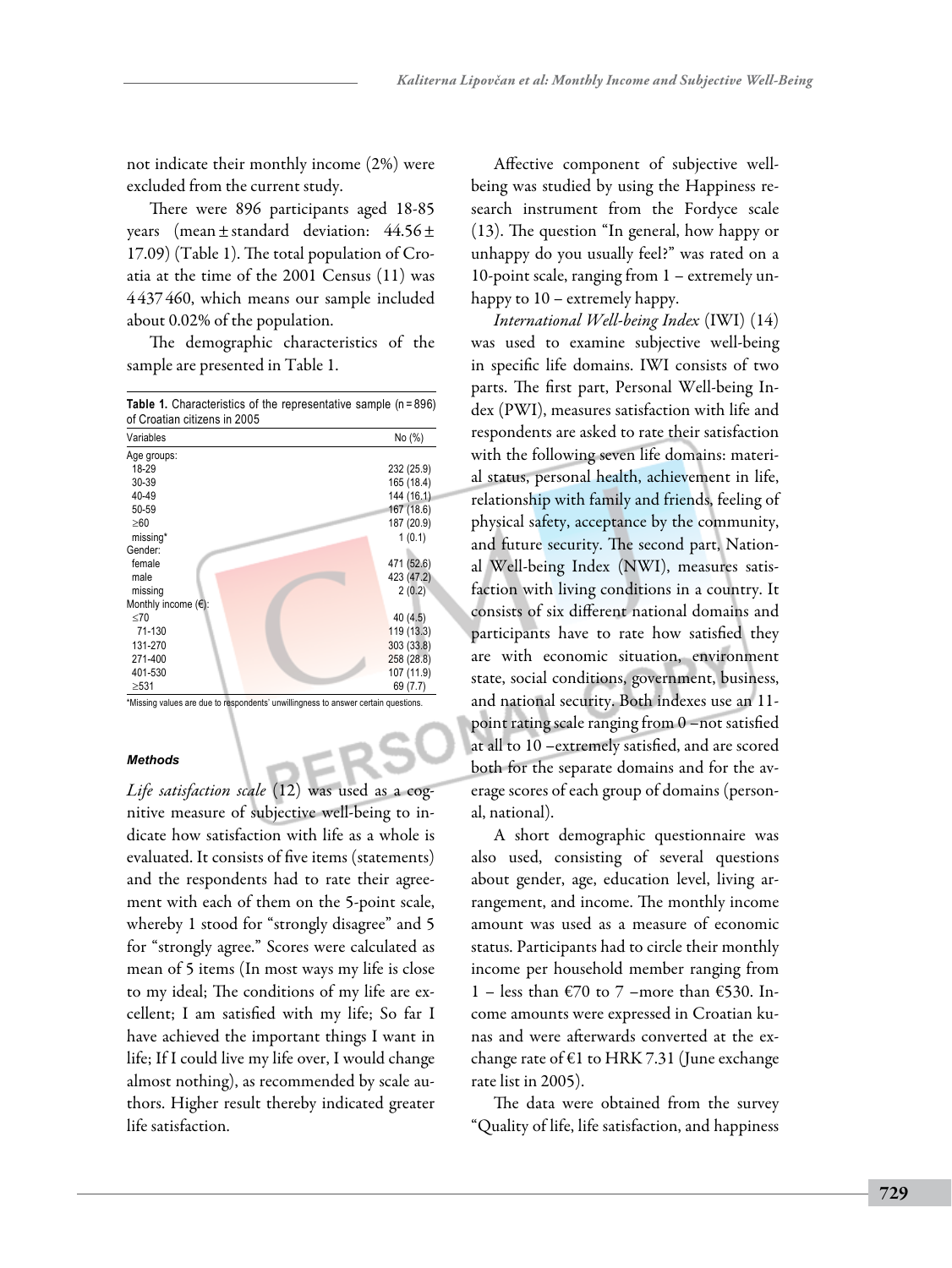in Croatia in comparison to European countries" (10), which analyzed various dimensions of subjective well-being in Croatia, like life satisfaction, happiness, and personal and national well-being, compared some of these dimensions in 2003 and 2005, and compared them with the available data on other European countries.

#### *Statistical analysis*

One-way ANOVA with post hoc Scheffe test was conducted in order to test different subjective well-being levels between groups with different monthly incomes. Significant level was set at *P*<0.010. Statistical Package for the Social Sciences, version 11.0 (SPSS, Chicago, IL, USA) was used for all statistical analyses.

## **Results**

As shown in Table 2, participants were most satisfied with their family and friends (mean±standard deviation) score on a 1- 10 scale  $8.4 \pm 2.1$ ), the way they are accepted in their community  $(7.9 \pm 2.3)$ , and feeling of physical safety  $(7.3 \pm 2.4)$ , while they were least satisfied with their material status  $(5.0 \pm 2.5)$ . Satisfaction with other domains of personal life was slightly above theoretical average personal health  $(6.7 \pm 2.8)$ , achievement  $(6.3 \pm 2.5)$ , and future security  $(5.9 \pm 2.6)$ . Among national domains, they were most satisfied with national security  $(5.5 \pm 2.7)$  and environment  $(4.9 \pm 2.3)$ , and least satisfied with social conditions  $(2.8 \pm 1.9)$ , government  $(2.8 \pm 2.0)$ , and economic situation  $(2.9 \pm 2.0)$ . They were also quite dissatisfied with their job position in Croatia  $(3.6 \pm 2.2)$ . Overall happiness was rated as quite high  $(7.7 \pm 1.8)$ , while life satisfaction was rated slightly above theoretical average  $(3.0 \pm 0.9)$ . The overall results obtained from the total sample show that the participants were more satisfied with personal than national well-being.

The differences between groups with different monthly income were significant for 7 out of 13 life domains, as well as for happiness and life satisfaction ratings. The satisfaction with different personal and national domains increased with monthly income. Significant differences between groups with different monthly income were observed in the following domains: material status (*P*<0.001), health (*P*<0.001), achievement in life (*P*<0.001), future security  $(P=0.001)$ , economic situation  $(P=0.001)$ , environment  $(P=0.003)$ , social conditions in the country  $(P=0.003)$ ,

| Table 2. Differences in subjective well-being measures between the groups with different monthly income (per household member). |                                           |                               |                |                |                |                |                |         |
|---------------------------------------------------------------------------------------------------------------------------------|-------------------------------------------|-------------------------------|----------------|----------------|----------------|----------------|----------------|---------|
|                                                                                                                                 | Income group $(\epsilon$ , mean $\pm$ SD) |                               |                |                |                |                |                |         |
|                                                                                                                                 | ≤70                                       | $1 - 130$                     | 131-270        | 271-400        | 401-530        | 531            | total          |         |
| Well-being index                                                                                                                | $(n = 40)$                                | $(n = 119)$                   | $(n = 303)$    | $(n = 258)$    | $(n = 107)$    | $(n = 69)$     | $(n = 896)$    | $P^*$   |
| Personal well-being index:                                                                                                      |                                           |                               |                |                |                |                |                |         |
| satisfaction with your material status                                                                                          | $2.8 \pm 2.10$                            | $4.0 \pm 2.31$                | $4.6 \pm 2.46$ | $5.3 \pm 2.14$ | $6.0 \pm 2.17$ | $6.8 \pm 2.42$ | $5.0 \pm 2.46$ | < 0.001 |
| satisfaction with your personal health                                                                                          | $6.0 \pm 2.88$                            | $5.9 \pm 3.25$                | $6.6 \pm 2.86$ | $6.9 \pm 2.58$ | $7.3 \pm 2.37$ | $7.8 \pm 2.27$ | $6.7 \pm 2.79$ | < 0.001 |
| satisfaction with your achievement in life                                                                                      | $5.2 \pm 2.82$                            | $5.3 \pm 2.49$                | $6.2 \pm 2.52$ | $6.7 \pm 2.37$ | $6.8 \pm 2.13$ | $7.4 \pm 2.3$  | $6.3 \pm 2.49$ | < 0.001 |
| satisfaction with yours relationships with family and friends $8.1 \pm 2.21$                                                    |                                           | $8.2 \pm 2.20$                | $8.5 \pm 2.09$ | $8.5 \pm 1.99$ | $8.3 \pm 2.03$ | $8.5 \pm 1.20$ | $8.4 \pm 2.07$ | 0.603   |
| satisfaction with your feelings of physical safety                                                                              | $6.9 \pm 2.53$                            | $7.6 \pm 2.33$                | $7.2 \pm 2.53$ | $7.4 \pm 2.36$ | $7.3 \pm 2.25$ | $7.3 \pm 2.09$ | $7.3 \pm 2.39$ | 0.706   |
| satisfaction with your acceptance by the community                                                                              | $6.9 \pm 2.83$                            | $7.8 \pm 2.30$                | $8.0 \pm 2.39$ | $7.9 \pm 2.22$ | $7.8 \pm 2.07$ | $7.8 \pm 2.11$ | $7.9 \pm 2.30$ | 0.127   |
| satisfaction with your future security                                                                                          |                                           | $5.3 \pm 2.84$ $5.4 \pm 2.46$ | $5.6 \pm 2.67$ | $6.1 \pm 2.56$ | $6.4 \pm 2.31$ | $6.5 \pm 2.48$ | $5.9 \pm 2.58$ | 0.001   |
| National well-being index:                                                                                                      |                                           |                               |                |                |                |                |                |         |
| satisfaction with economic situation in Croatia                                                                                 | $2.2 \pm 1.66$                            | $2.8 \pm 1.84$                | $2.7 \pm 2.01$ | $3.1 \pm 1.97$ | $3.1 \pm 1.85$ | $3.6 \pm 2.14$ | $2.9 \pm 1.97$ | 0.001   |
| satisfaction with state of environment in Croatia                                                                               | $4.0 \pm 2.18$                            | $5.0 \pm 2.29$                | $4.6 \pm 2.46$ | $5.2 \pm 2.23$ | $5.1 \pm 2.21$ | $5.4 \pm 2.21$ | $4.9 \pm 2.33$ | 0.003   |
| satisfaction with social conditions in Croatia                                                                                  | $2.0 \pm 1.62$                            | $2.7 \pm 1.88$                | $2.7 \pm 1.95$ | $3.0 \pm 1.86$ | $3.0 \pm 1.93$ | $3.4 \pm 1.97$ | $2.8 \pm 1.91$ | 0.003   |
| satisfaction with government in Croatia                                                                                         | $3.2 \pm 1.9$                             | $2.8 \pm 1.84$                | $2.7 \pm 2.03$ | $2.9 \pm 1.94$ | $2.7 \pm 1.94$ | $3.3 \pm 2.01$ | $2.8 \pm 1.97$ | 0.177   |
| satisfaction with business in Croatia                                                                                           | $3.3 \pm 2.07$                            | $3.4 \pm 2.24$                | $3.4 \pm 2.35$ | $3.7 \pm 2.08$ | $3.6 \pm 2.00$ | $4.3 \pm 2.61$ | $3.6 \pm 2.24$ | 0.026   |
| satisfaction with national security in Croatia                                                                                  | $5.1 \pm 2.29$                            | $5.5 \pm 2.54$                | $5.3 \pm 2.86$ | $5.5 \pm 2.70$ | $5.6 \pm 2.31$ | $6.1 \pm 2.39$ | $5.5 \pm 2.66$ | 0.236   |
| Life Satisfaction Scale                                                                                                         | $2.5 \pm 1.05$                            | $2.7 \pm 1.02$                | $3.0 \pm 0.87$ | $3.1 \pm 0.78$ | $3.2 \pm 0.83$ | $3.5 \pm 0.09$ | $3.0 \pm 0.89$ | < 0.001 |
| Overall happiness                                                                                                               | $7.0 \pm 2.18$                            | $7.0 \pm 2.26$                | $7.6 \pm 1.93$ | $8.0 \pm 1.47$ | $8.0 \pm 1.32$ | $8.6 \pm 1.17$ | $7.7 \pm 1.81$ | < 0.001 |

\**P* value for F-ratio.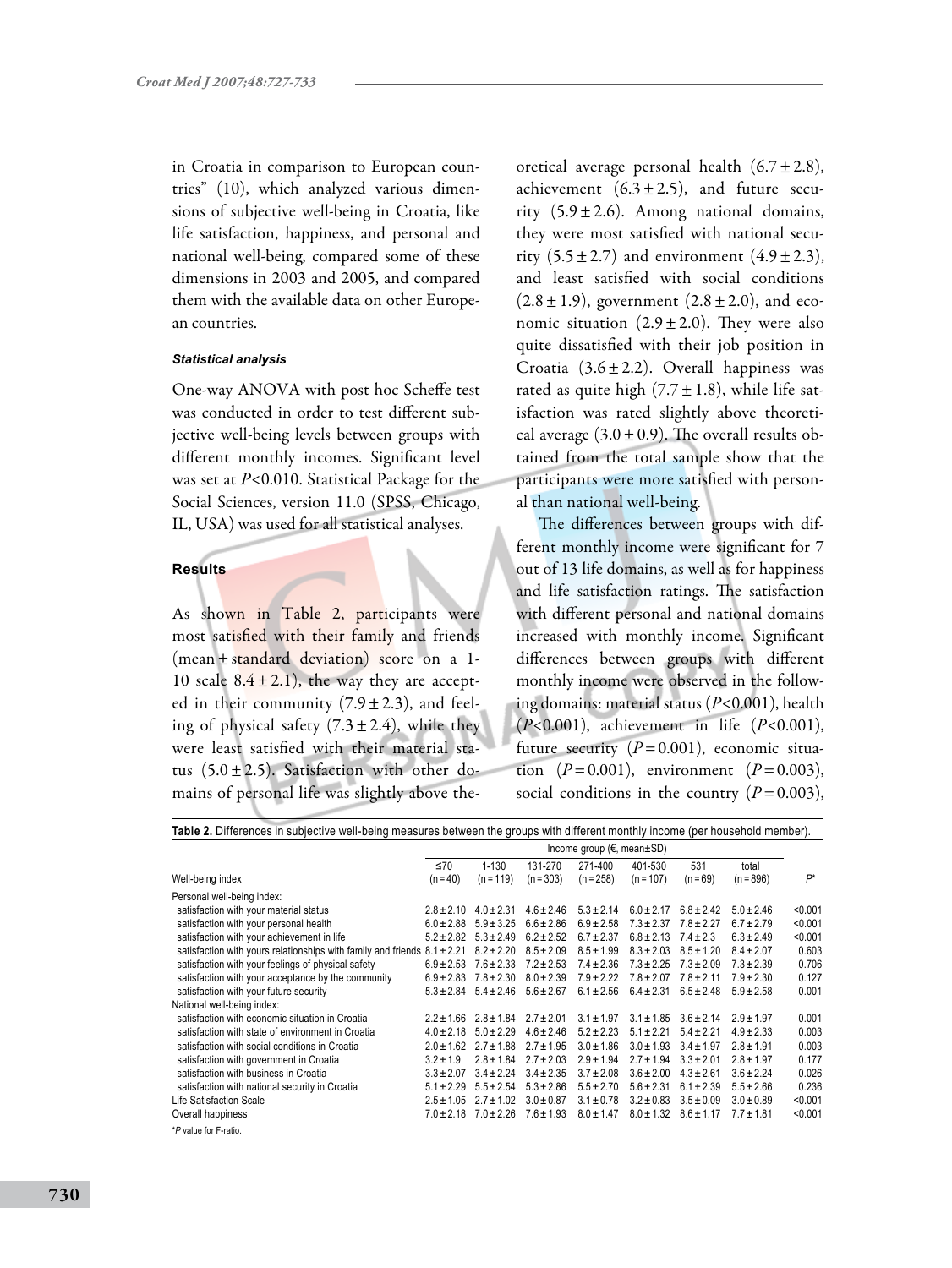happiness (*P*<0.001), and life satisfaction (*P*<0.001).

Post hoc Scheffe tests (Table 3) showed specific differences between groups. The poorest group ( $\epsilon$ 0-70) was less satisfied with its material status than the four groups with monthly income higher than €130. The group with the second lowest income  $(E71-130)$  was less satisfied with its material status than the three groups with the monthly income above  $E271$ . The group with the monthly income of  $£131-270$  was less satisfied than the two richest groups ( $\epsilon$ 401+), and the group with the monthly income of  $E271-400$  was less satisfied than the richest group ( $€531+$ ).

|                              |     | Table 3. Significant differences (P<0.01) between the groups<br>with different monthly income according to subjective well-being<br>measures (results of Scheffe test)* |                              |         |            |
|------------------------------|-----|-------------------------------------------------------------------------------------------------------------------------------------------------------------------------|------------------------------|---------|------------|
| Income<br>group $(\epsilon)$ |     |                                                                                                                                                                         | Income<br>qroup $(\epsilon)$ |         |            |
|                              | <70 | 71-130 131-270 271-400                                                                                                                                                  |                              | 401-530 | >531       |
| <70                          |     |                                                                                                                                                                         | 1. LS                        | 1. LS   | 1,3, LS, H |

| 71-130  | - |                                                                                              | 1,3, LS, H 1,2,3, LS, H 1,2,3, LS, H |
|---------|---|----------------------------------------------------------------------------------------------|--------------------------------------|
| 131-270 |   |                                                                                              | 1. LS. H                             |
| 271-400 |   |                                                                                              |                                      |
| 401-530 |   |                                                                                              |                                      |
| >531    |   |                                                                                              |                                      |
|         |   | $*1$ – satisfaction with your material status: $2$ – satisfaction with your personal health: |                                      |

\*1 – satisfaction with your material status; 2 – satisfaction with your personal health; 3 – satisfaction with your achievement in life; LS – life satisfaction scale; H – overall happiness.

Concerning the satisfaction with personal health, there was only one significant difference: the group with the monthly income of €71-130 felt less satisfied than the richest group.

Regarding achievements in life, the poorest group was less satisfied only in comparison with the richest group, while the second poorest ( $\epsilon$ 71-130) was less satisfied than the three groups with monthly income higher than €271.

Considering satisfaction with economic situation, state of the environment, and social conditions in Croatia, no significant differences between groups were noticed.

With respect to Life Satisfaction Scale, the poorest (earning less than  $\epsilon$ 70) and the second poorest group ( $E$ 71-130) were less satisfied than the three richest groups ( $\epsilon$ 271+).

Regarding overall happiness, groups with the monthly income of  $€0-70$  and  $€131-270$ felt less happy than the richest group, while the second poorest ( $\epsilon$ 71-130) felt less happy than the three richest groups ( $\epsilon$ 271+).

Taking into consideration all the tests, no significant difference was noticed between the groups with the lowest incomes ( $\epsilon$  0-70 and  $\epsilon$ 71-130 per person per month) and between the two richest groups ( $\epsilon$ 400-530 and ≥531 per person per month).

# **Discussion**

In general, our results support the claim that subjective well-being increases with personal the growth of income. Happiness, life satisfaction, and satisfaction with several life domains differed significantly between groups of people with different monthly income. Respondents with higher income felt happier and more satisfied with their lives. This finding supports the findings of other studies conducted in different European countries (6,9,15).

When satisfaction levels related to various life domains were examined, it turned out that satisfaction with material status, health, achievement, future security, economic situation in Croatia, environment state, and social conditions grew in proportion with the growth of monthly income, while relationships with family and friends, physical security, acceptance by the community, government, job position, and national security were not significantly affected by the monthly income increase. Such results could best be interpreted in terms of Maslow's theory of human motivation (16), which postulates that one does not strive to fulfill "higher" needs until the basic or "lower" ones are met. The personal domains of material status, health and security, as well as national domains of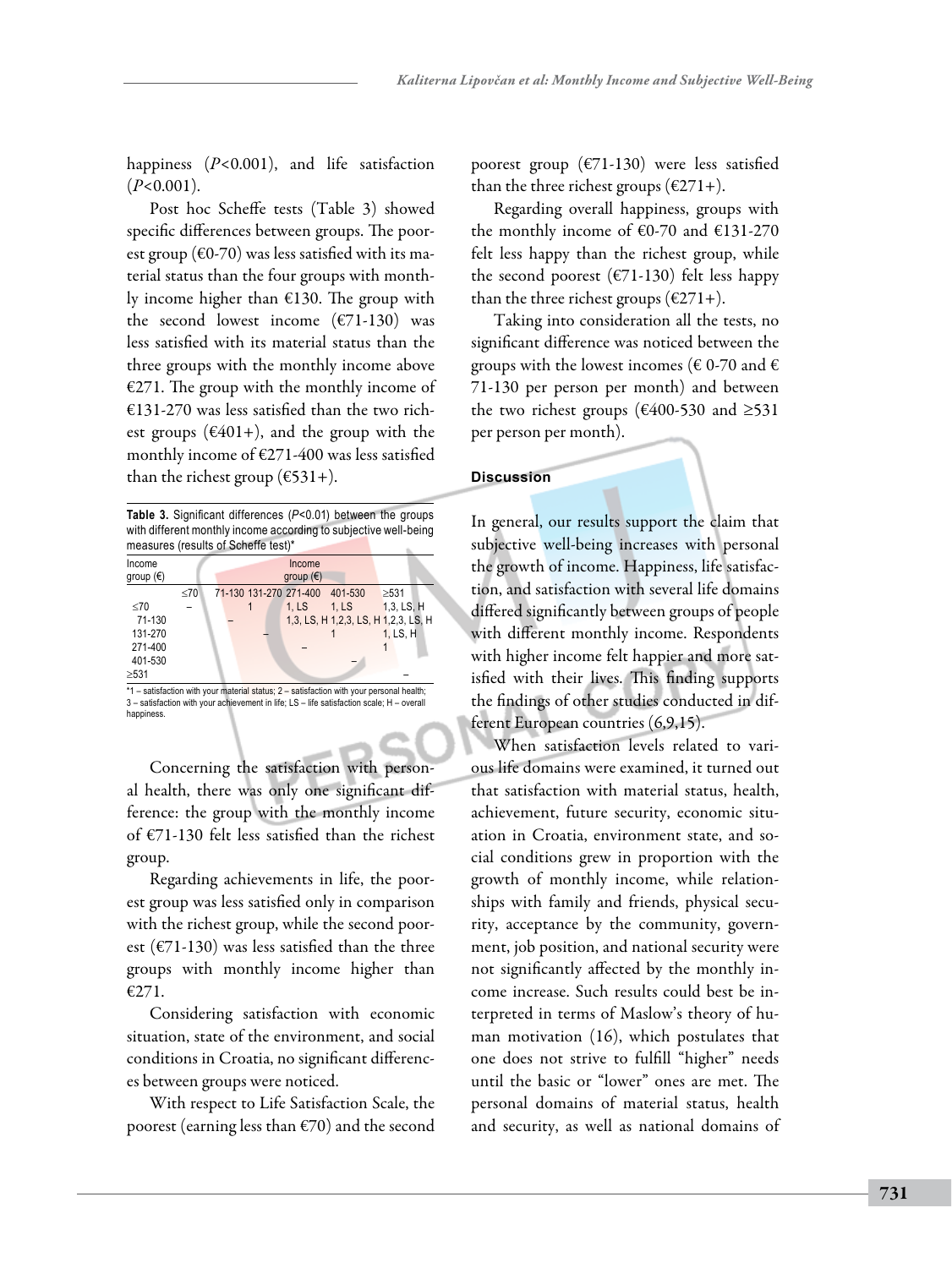economic status, environment, and social conditions in the country, can all be considered "lower" needs, and as such must be gratified before any "higher" need (like love and belonging) can start being important. Obviously, for Croatian citizens monthly income is a principal way of satisfying their basic needs, and therefore higher income leads to higher satisfaction with the possibility to fulfill these needs. On the other hand, higher needs, such as relationships with family and friends, acceptance by the community, and national security do not depend on and can be fulfilled irrespectively of the monthly income.

The analysis of the differences between groups with different monthly incomes revealed some very interesting results. Namely, no difference in subjective well-being was found between the two groups with the lowest income ( $\leq$ £130), as well as between the two groups with the highest income ( $\geq \epsilon 401$ ). What can we conclude from this? First of all, the two groups with the lowest income can objectively be considered poor, since the official statistics shows that the poverty line in Croatia was approximately  $E124$  per household member (household consisting of two adults and two children) in 2004 (7). According to our results, slightly different incomes below the poverty threshold do not affect subjective well-being in a significant manner. Subjective well-being starts increasing together with the income growth once the poverty threshold is crossed. Also, once the income is high enough, subjective well-being no longer increases in proportion to the income rise. The fact that income influences subjective well-being only up to a certain point was shown in other international studies as well (4,17,18). Our study showed that what could be considered a sufficient monthly income in Croatia in 2005 amounted to €401 a month per household member.

This research was in general anonymous, except the face-to-face interviews, which might have made the participants' answers partially biased. However, interviewers were well-trained and experienced, which minimized the possibility of influence on the participants' answers. Taking into account that the questions were not politically or intimately sensitive, we do not expect the data to be significantly biased.

To conclude, the results of the study showed that income and material wealth had an influence on subjective well-being in contemporary Croatian society. Since only regular monitoring of subjective well-being can produce a clear picture of the impact of social change on people's perceptions and experiences (19), this study can serve as a starting point for further research which would study the influence of ongoing economic and social changes in Croatia on the quality of life, happiness, and life satisfaction of its citizens.

#### **Acknowledgment**

This research was conducted as a part of a project "Development of National Indicators of Quality of Life" funded by grant from the Ministry of Science, Education, and Sport of the Republic of Croatia (No 194- 1941558-1555).

#### **References**

- Easterlin RA. Does economic growth improve the human lot? Some empirical evidence. In: David PA, Reder MW, editors. Nations and household in economic growth: essays in honor of Moses Abramowitz. New York (NY): Academic Press; 1974. p. 98-125.
- 2 Inglehart R, Klingemann HD. Genes, culture, democracy and happiness. In: Diener E, Suh EM, editors. Culture and subjective well-being. Cambridge (MA): The MIT Press; 2000. p. 165-183.
- 3 Boarini R, Johansson A, D'Ercole MM. Alternative measures of well-being. Economics Department Working Papers No. 476. 2006. Available from: *[http://www.olis.oecd.org/](http://www.olis.oecd.org/olis/2006doc.nsf/43bb6130e5e86e5fc12569fa005d004c/407e59fce61acd81c125710d003d6c67/$FILE/JT00200315.PDF) [olis/2006doc.nsf/43bb6130e5e86e5fc12569fa005d004c/](http://www.olis.oecd.org/olis/2006doc.nsf/43bb6130e5e86e5fc12569fa005d004c/407e59fce61acd81c125710d003d6c67/$FILE/JT00200315.PDF) [407e59fce61acd81c125710d003d6c67/\\$FILE/JT00200315.](http://www.olis.oecd.org/olis/2006doc.nsf/43bb6130e5e86e5fc12569fa005d004c/407e59fce61acd81c125710d003d6c67/$FILE/JT00200315.PDF) [PDF](http://www.olis.oecd.org/olis/2006doc.nsf/43bb6130e5e86e5fc12569fa005d004c/407e59fce61acd81c125710d003d6c67/$FILE/JT00200315.PDF)*. Accessed: October 9, 2007.
- Diener E, Seligman ME. Beyond money: toward an economy of well-being. Psychol Sci Public Interest. 2004;5:1-31.
- 5 Keck W, Krause P. How does European Union enlargement affect social cohesion? In: Estes RJ, editor. Advancing quality of life in a turbulent world. Dordrecht (NY): Springer; 2007. p. 3-24.